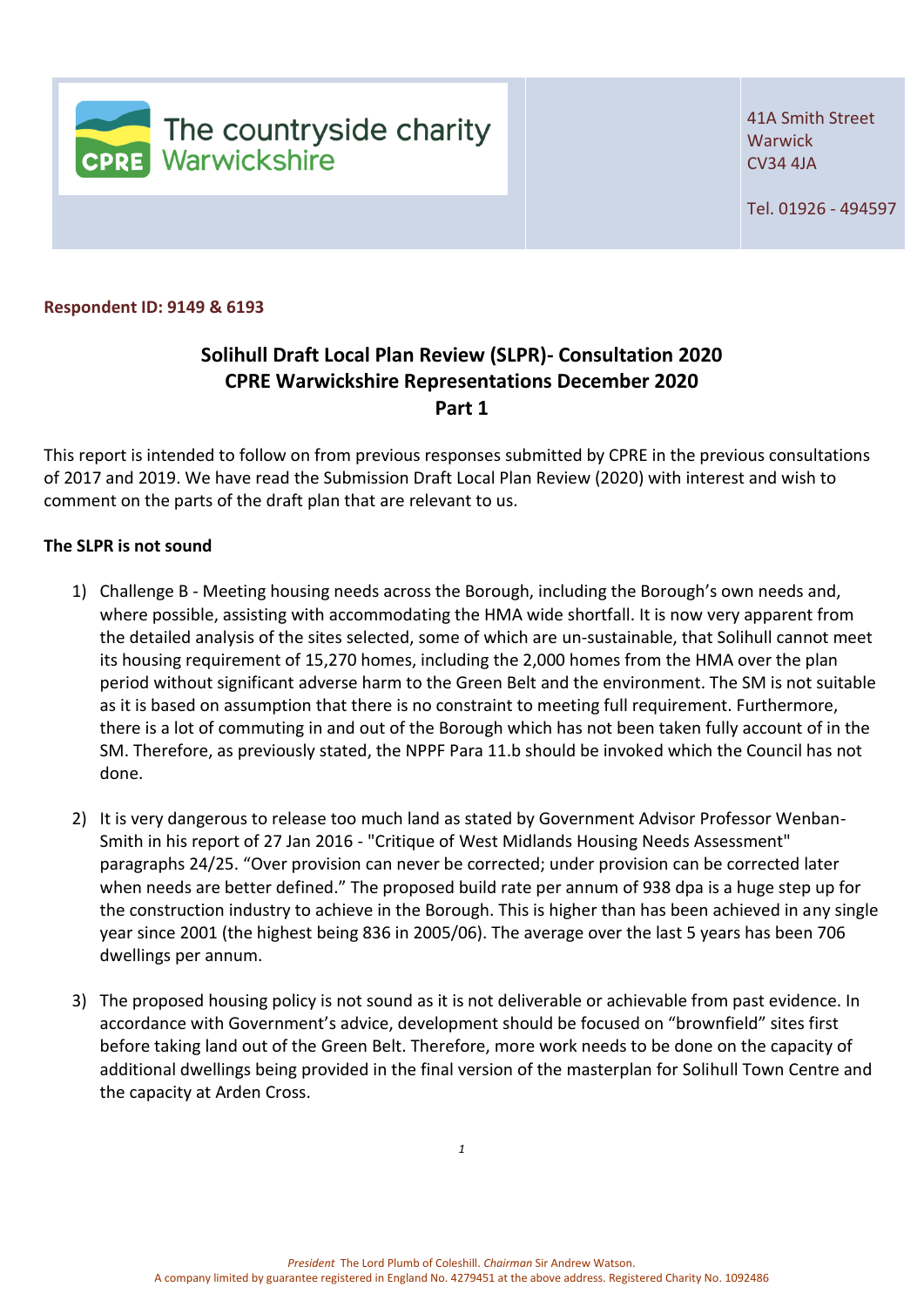- 4) The consequences of the Covid 19 has not been fully taken into account with regards to the likelihood that there will be a small reduction in office use as more people choose to work from home or shared offices. Therefore, there will be an increase in windfall sites as offices become redundant which will be more than enough to omit the most unsustainable site allocations from the Plan.
- 5) CPRE strongly challenges the scale of proposed development in the Blythe, Knowle and Balsall Common areas which is disproportionate and is not justified by the methodology of the Draft Local Plan; nor is it consistent with its spatial strategy and objectives. This has led to the allocation of sites which perform poorly against most measures of sustainability and will adversely affect these areas. We have explained our reasons previously but will add to this analysis following the up-dated information provided in the supporting documentation to the Plan below.
- 6) The strategy fails to adequately link housing distribution to its economic and transport policies. These emphasise growth in accessible corridors including the A45, the A34 and Solihull town center as well as the corridor linking the town center to the A45 hub. The spatial strategy also does not reflect the findings of its assessment work. This is demonstrated by the large -scale allocations in Balsall Common, Knowle and Dickens Heath which are inappropriate.
- 7) The large -scale allocations in Balsall Common, Knowle and Dickens Heath will lead to significant additional journeys by car, contrary to the spatial strategy's objectives and to Policies P7, P8 and P9 of the Draft Local Plan. The Council has, therefore, opted for a spatial strategy that places large numbers of houses in rural locations away from the main centers of employment and where car-borne travel and related congestion would be an inevitable outcome. There seems to be little or no relationship between the Council's Transport Strategy, Solihull Connected, its priorities and implied spatial strategy. The Strategy therefore fails to achieve its fundamental aim of a sustainable pattern of development.
- 8) In the Scoping Interim Sustainability Appraisal (ISA) (November 2015) large scale expansion of rural settlements was one of the worst performing options. The ISA highlighted that major adverse effects are anticipated in terms of resource efficiency. In addition, there would be moderate adverse effects with regard to reducing the need to travel and impact on the landscape. However, the findings of this initial appraisal were ignored and the Council proposed large housing allocations in rural villages, rather than more sustainable urban development (SUD).
- 9) In Para 68 of the SLPR 2020 it states, "Firstly determine where in the site hierarchy that the site falls within. This seeks to provide a balance and favors brownfield sites, accessible sites and sites which only impact on lower performing Green Belt to determine a sites potential. This approach reflects the advice in 32, paragraph 138 of the NPPF." The proposed allocation of sites, particularly on Site BL1 at Dickens Heath and BC1 Barratt's Farm and BC3 Windmill Lane do not conform to this Policy.
- 10) It is not possible to understand how some of the sites fall into the green category, "they have no or relatively low impact on relevant considerations; or that severe impacts can be mitigated," when they clearly do have high impact. Again, if an updated sustainability scoring was produced in line with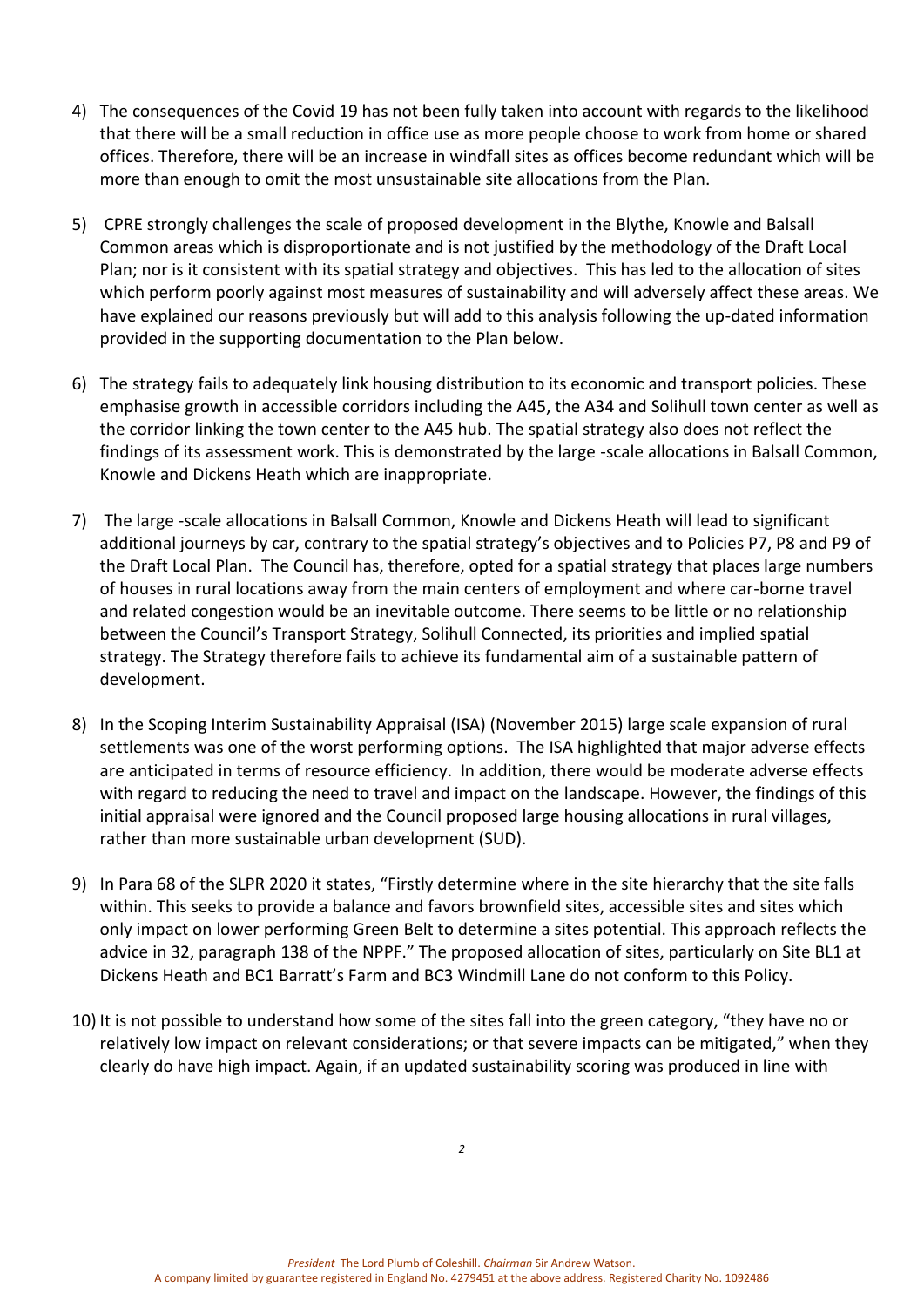recent Government Policy, the results on site selection in the first round of Sustainability Appraisal would be different. Without this, the credibility and robustness of the process is undermined.

- 11) The Solihull LPR has tried to address the requirements of the Environment Bill by stating that there needs to be a 10% increase in biodiversity on development sites, however, many local authorities are now stating that there should be 20% enhancement. We believe that SMBC should also have a policy to provide a 20% enhancement of ecological value on new developments.
- 12) Mott Macdonald on page 8 of their transport report recognise that the Prism used is a strategic network tool and has limited validity on what they consider to be low flow minor roads; this we believe brings into question the results for many of the sites within the local plan, as these could be considered to be served by an inadequate minor road network. The report focuses on 11 key routes which are all on the strategic network.
- 13) Site **BC1** should not be allocated for the reasons previously given in our 2019 response and is in the Meriden Gap. The development of this site is dependent upon the eastern distributor road being completed; we understand that funding for this road has not been provided as yet. This would further contribute to the traffic congestion at peak times in this area.
- **14)** Site **BC3** should not be allocated for the reasons previously given and is not sustainable using the Council's own criteria. The allocation of site BC3 has not been justified and should be deleted from the Plan. There are omission sites both within Balsall Common and in the wider borough which either should have been allocated, based on merit, or for which the omission has not been justified. It is also important to note that Site BC3 is in the Meriden Gap, which is of national strategic ecological importance. Residents of Balsall Common have proposed a Managed Open Space as a significant tourist attraction, with the internationally acclaimed and fully operational Grade II\* Listed Berkswell Windmill at its heart, which would be a positive use of this site for future generations. The ecologically diverse nature of this country park would be a considerable asset in continuing to support the essential north-south ecological corridor whist contributing to the shortfall in green space in Balsall Common. CPRE Warwickshire fully support this proposal.
- **15)** Part of Site **BL1**, the land west of Dickens Heath should be deleted from the Plan as it unsustainable. The proof that this Site is unsustainable is borne out by the fact that the Council is proposing such a significant amount of mitigation, some of which are unachievable, in an attempt to make the Site sustainable. No other proposed site in the Draft Local Plan has so many adverse effects, particularly to the natural environment, as it is surrounded by 9 Local Wildlife Sites and ancient woodland, particularly when one takes into account that there are alternative sites readily available which are more sustainable such as the Tidbury Green Golf Course (named Arden Green which could also accommodate 250 dwellings), which does not flood on the proposed housing areas, has a lower Green Belt scoring (4) and is not surrounded by LWS but is equally accessible to the Whitlocks End station. In addition, a green and blue corridor with public footpaths and cycleways would link the new development with Lowbrook Farm to the station and be a positive asset to the existing and future communities and could provide a green lung between Bromsgrove DC area and Solihull. Although the housing figures have been halved for site BL1, if removed from the Green Belt, further development is likely in the future on the undeveloped green spaces. Other reasons have been set out previously.